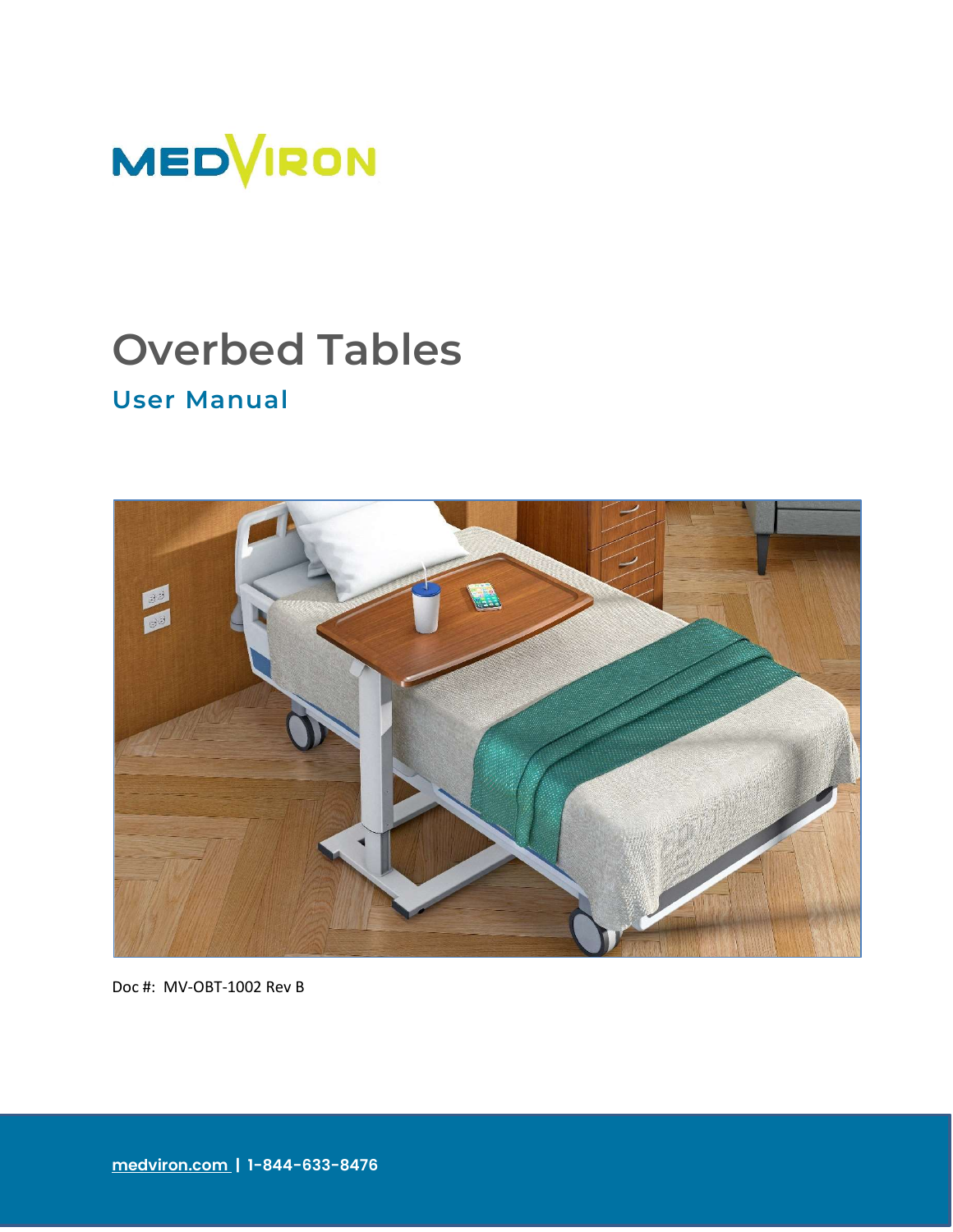#### Thank you for purchasing a medViron Overbed Table.

The medViron Overbed Table is a mobile table with an adjustable height surface designed to be used with various types of adjustable beds and chairs. This table can meet both patient and caregiver needs by providing a surface for eating and working, along with personal storage space.

Please become familiar with all details in this manual before using the overbed table or beginning maintenance. Procedures should be established for training staff on the proper use and operation of your medViron Overbed Table.

#### Safety Alerts:

- This user guide must be read completely before the overbed table is put into use.
- Staff is strongly encouraged to instruct patients on how to use the overbed table.
- The overbed table should only be used on flat surfaces.
- The casters are designed for use in an indoor environment and for travelling on flat, smooth, clean floors.
- The casters could be damaged when moving the overbed table over rough, uneven, and dirty surfaces.
- Do not use the overbed table if its construction or casters have been damaged because this could cause loss of stability.
- Do not sit or lean on the overbed table. Doing so may cause the table to tip which may result in personal injury, or damage to the table.
- Do not use the overbed table as a support when getting up or as an assist in walking.
- Do not overload the top surface or storage areas in excess of the prescribed limits.
- Exercise caution when operating the activation handle to avoid pinching fingers between the activation handle and top surface.
- If defects are found on any part of the overbed table, immediately remove the overbed table from service.
- Only original materials and components may be sued to repair the overbed table. MedViron will not be liable for any damages that arise from using non-original or inappropriate materials and components.
- Follow cleaning and preventative maintenance instructions.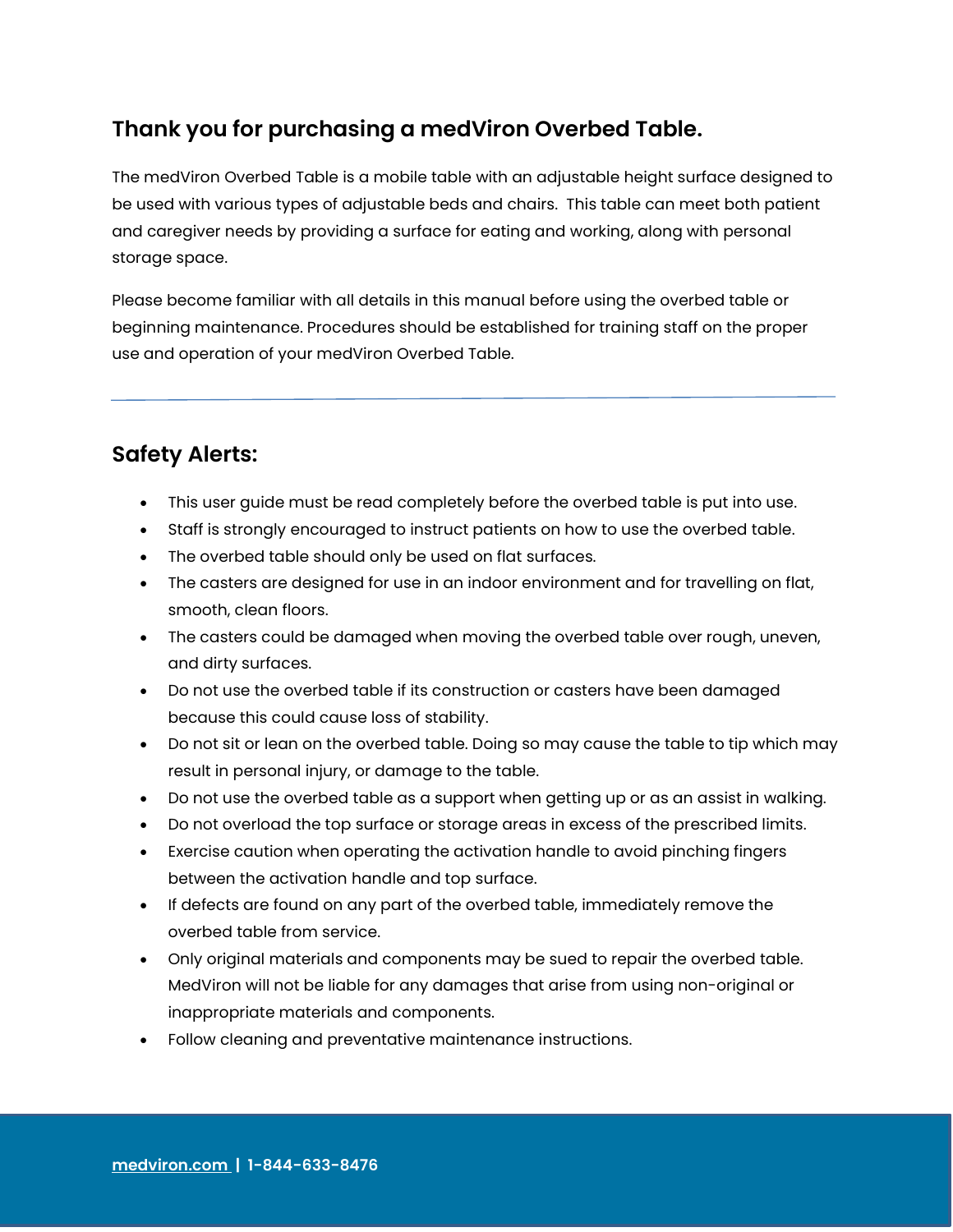#### Warnings:



Do not lift the overbed table by the top when it is in the full extension position.



Do not attempt in any manner to alter, adjust, or lubricate the internal contents of the column, including gas spring and mechanisms. Doing so will void any related warranty and may cause permanent damage to the overbed table.



Loading the overbed table beyond the safe working load could result in injury, or cause damage to the overbed table.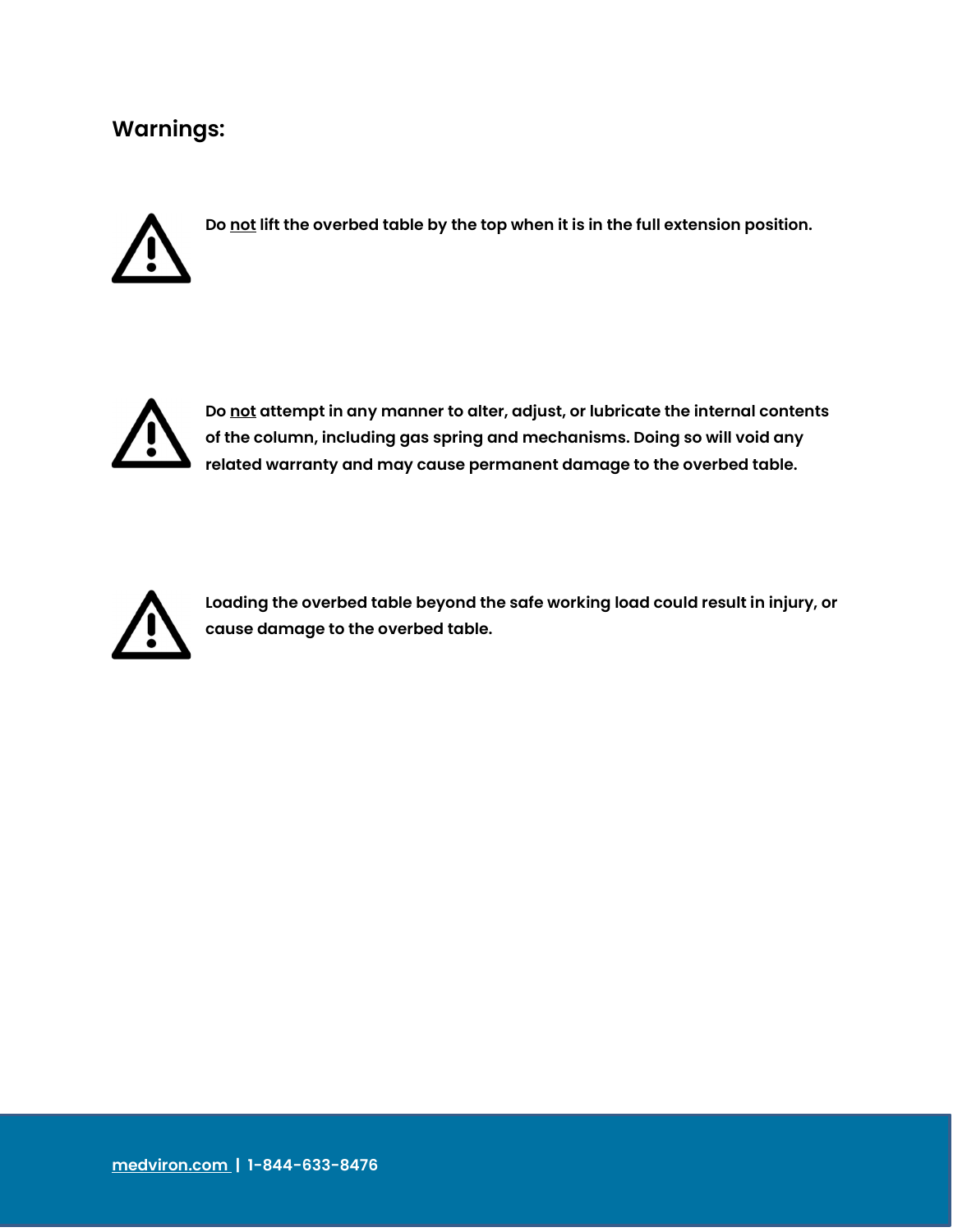#### Raising the Overbed Table

To raise the overbed table, place your hand on the underside of the top surface and lift upward. The activation handle does not need to be used for this operation.

### Lowering the Overbed Table

First engage the activation handle by pushing it against the table, then apply downward pressure on the top surface.

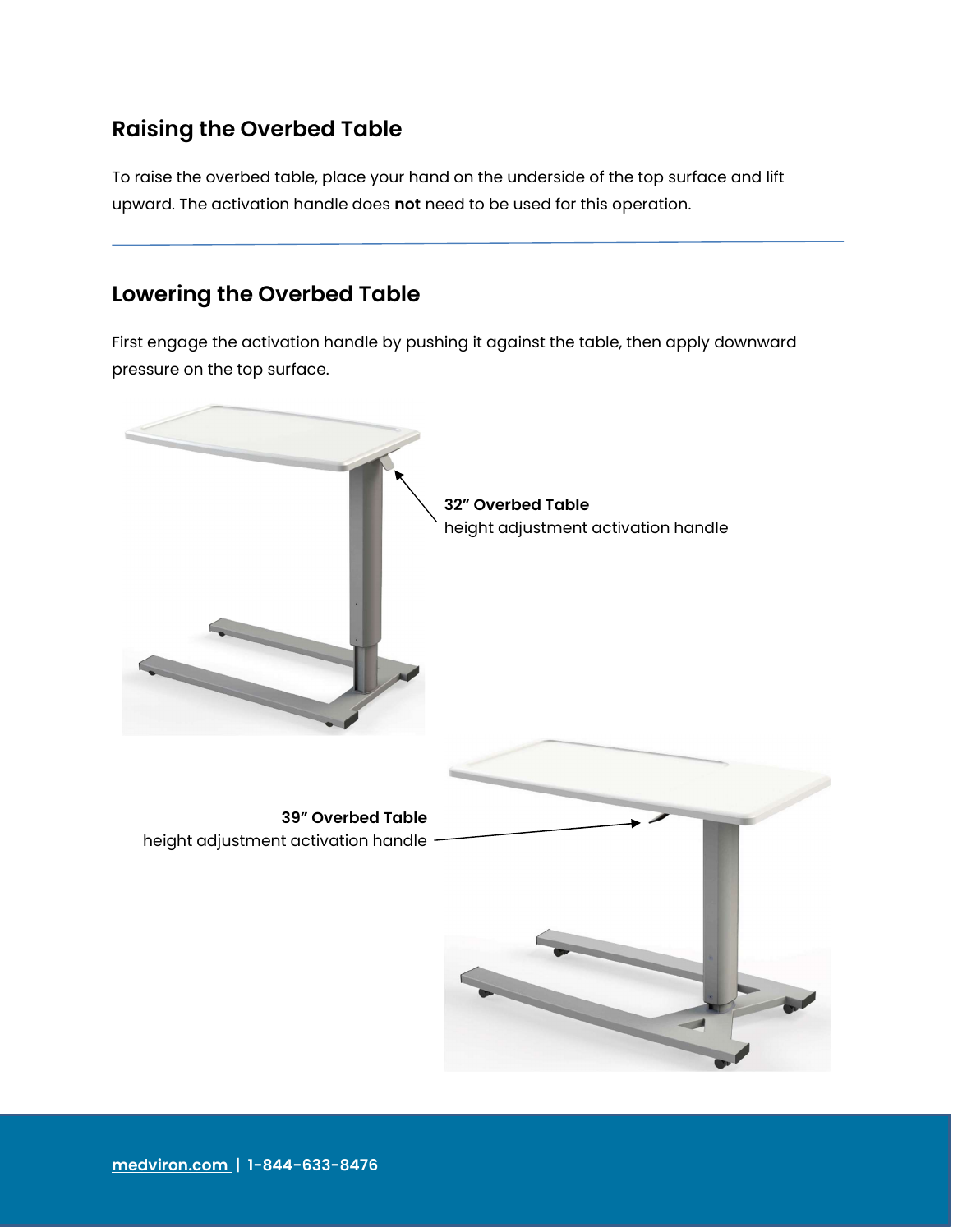#### Cleaning and Disinfection

The Centers for Disease Control (CDC) recommends that surfaces should be cleaned routinely and when dirty or soiled to prevent potentially contaminated objects from serving as a source of healthcare associated infections. MedViron Overbed Tables can withstand a wide range of hospital cleaners and disinfectants. Follow the cleaning solution manufacturer's instructions when using these products. The CDC recommends using a 5.25% - 6.15% sodium hypochlorite chlorinated bleach solution (i.e., household bleach) diluted 1:100 with water. Be sure to thoroughly rinse the solution from the surface and remove any moisture from the surface with a dry cloth.<sup>1</sup>



#### Removing Overbed Table Shelves for Cleaning

<sup>1</sup> The Centers of Disease Control. Guideline for Disinfection and Sterilization in Healthcare Facilities, 2008 by William A. Rutala, Ph.D., M.P.H., David J. Weber, M.D., M.P.H., and the Healthcare Infection Control Advisory Committee, Nov. 2008.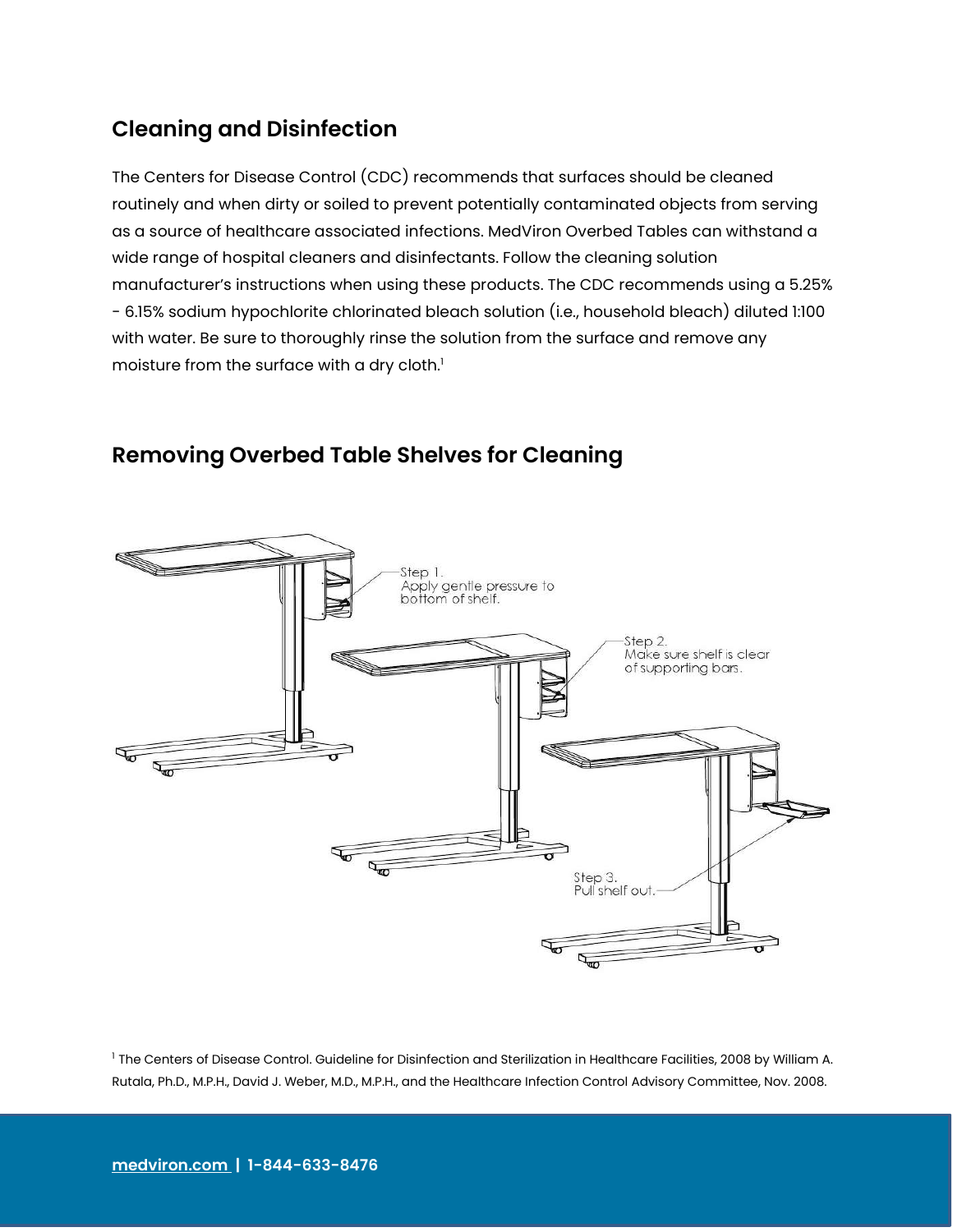## Overbed Table Specifications

| <b>Specifications</b>    | <b>32" Overbed Table</b>         | 32" Overbed Table with Shelf     |
|--------------------------|----------------------------------|----------------------------------|
| <b>Safe Working Load</b> | 25lbs (11.4 kg)                  | 25lbs (11.4 kg)                  |
| Width                    | $32''$ (80 cm)                   | $32''$ (80 cm)                   |
| <b>Depth</b>             | 19" (48.3 cm)                    | 18'' (46 cm)                     |
| <b>Surface Height</b>    | 27" to 43.25" (68.6 cm to 1.1 m) | 27" to 43.25" (68.6 cm to 1.1 m) |
| <b>Base Height</b>       | $1.625''$ (4.2 cm)               | $1.625''$ (4.2 cm)               |
| Weight                   | 45lbs (20.5 kg)                  | 51lbs (23 kg)                    |
| <b>Shelf Dimensions</b>  |                                  | 24" W x 14" D x 1.125"H          |
| <b>Options</b>           | Cup holders, Vanity mirror       | Vanity mirror                    |
| Warranty                 | Limited Lifetime/5-yr gas spring | Limited Lifetime/5-yr gas spring |

| <b>Specifications</b>    | <b>39" Overbed Table</b>                                 |
|--------------------------|----------------------------------------------------------|
| <b>Safe Working Load</b> | 25lbs (11.4 kg)                                          |
| Width                    | $39''$ (1 m)                                             |
| <b>Depth</b>             | 19" (48.3 cm)                                            |
| <b>Surface Height</b>    | 27" to 43.25" (68.6 cm to 1.1 m)                         |
| <b>Base Height</b>       | $2.1''$ (5.3 cm)                                         |
| Weight                   | 52 lbs (23.5 kg), 57 lbs (26 kg) with Two-Shelf Pedestal |
| <b>Shelf Dimensions</b>  | $4.5''$ W x 16.5" D x 1.5" H                             |
| <b>Options</b>           | Cup holders, Vanity mirror, Dual-spill containment top,  |
|                          | Two-shelf pedestal                                       |
| <b>Warranty</b>          | Limited Lifetime/5-yr gas spring                         |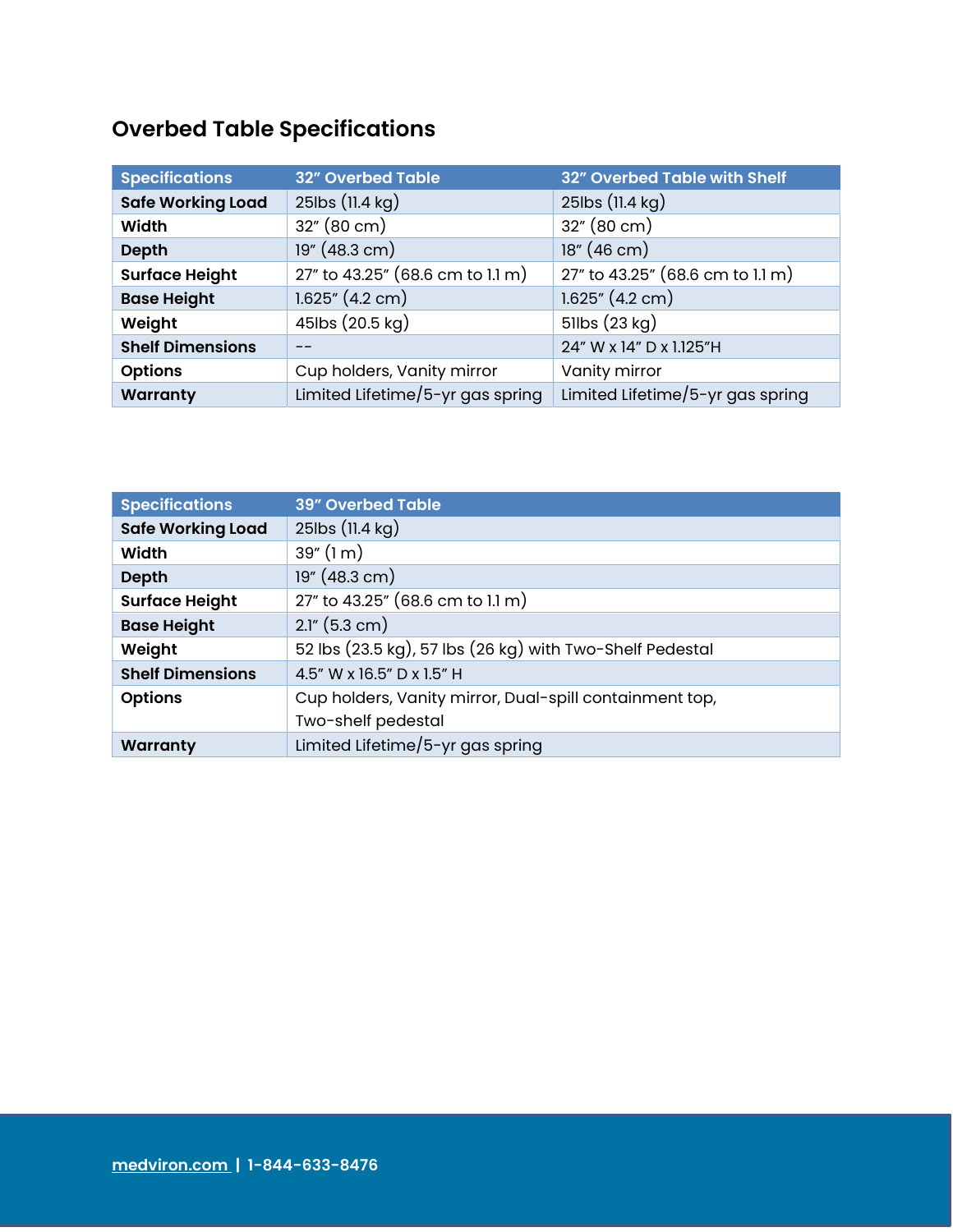#### Preventative Maintenance

Preventative maintenance is recommended at a minimum of once per year.

#### Checklist:

- \_\_\_\_\_ All fasteners are secure.
- $---$  All casters are secure, free from debris, and roll and swivel freely.
- \_\_\_\_\_ The height-adjustment activation handle operates properly.
- $\frac{1}{2}$   $\frac{1}{2}$  Top and side surfaces intact and undamaged.

### Maintenance Log

| <b>Serial Number</b> | <b>Date Completed</b> | <b>Completed by</b> |
|----------------------|-----------------------|---------------------|
|                      |                       |                     |
|                      |                       |                     |
|                      |                       |                     |
|                      |                       |                     |
|                      |                       |                     |
|                      |                       |                     |
|                      |                       |                     |
|                      |                       |                     |
|                      |                       |                     |
|                      |                       |                     |
|                      |                       |                     |